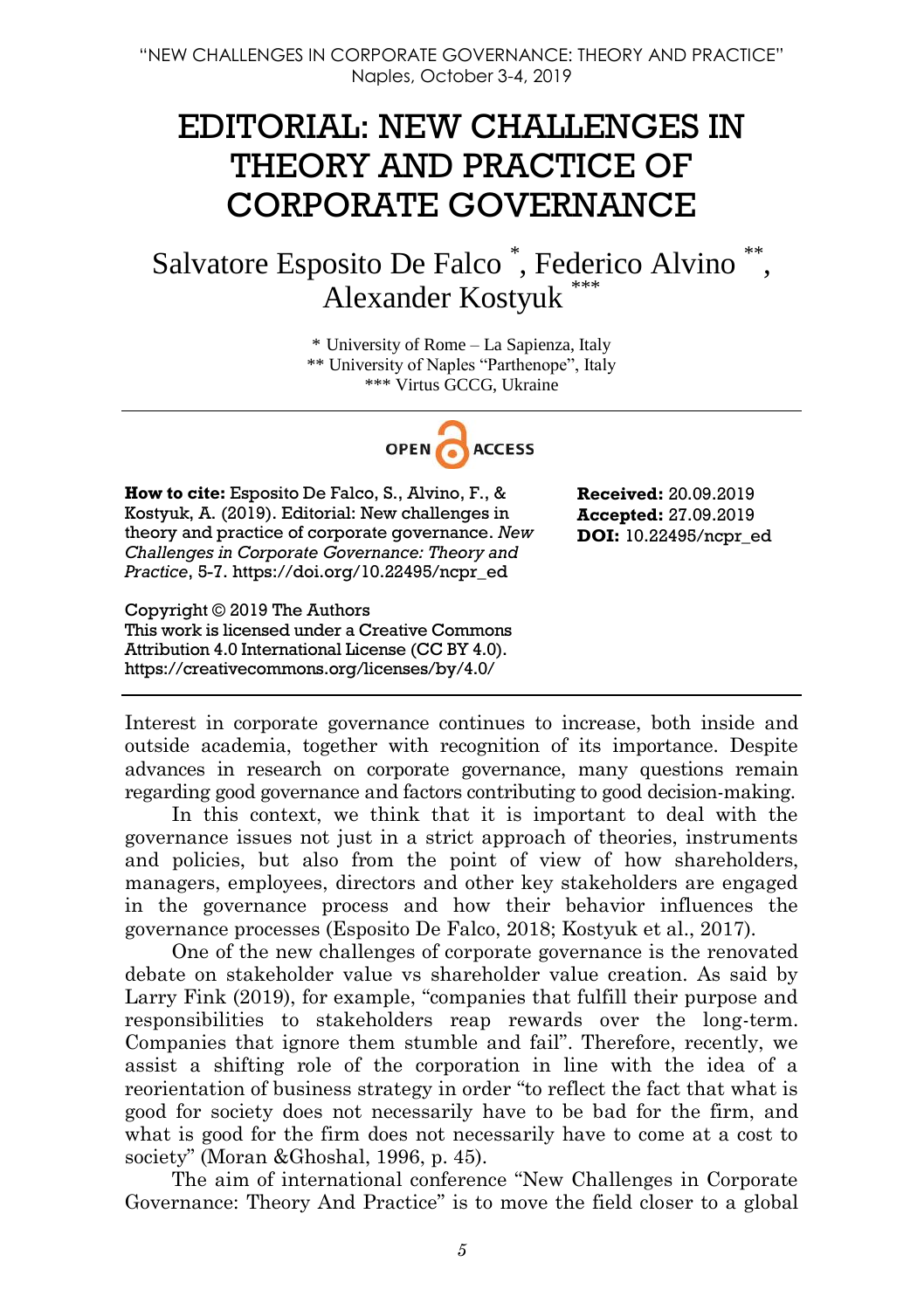theory by advancing our understanding of corporate governance, which combines insights from the literature on firm governance bundles with insights from the national governance systems literature, investigating new perspectives and challenges for corporate governance and outlining possible scenarios of its development.

A conference is one of the most effective ways of scholarly communications (Kostyuk & Tutino, 2019). This way of communication brings together experts, both scholars and practitioners, in corporate governance from many continents and countries of the world. The conference program includes presentations of research by experts from the USA, Australia, France, Germany, the UK, Sweden, Italy, South Africa, Jordan, Mexico, etc. Some scholars presented the research investigating the national issues of corporate governance and contributed to the previous research of national corporate governance by Rossi, Nerino, and Capasso (2015), Zeitun (2009), Colarossi, Giorgino, Steri, and Viviani (2008), Rigamonti (2008). Others approached to investigate international practices of corporate governance and succeeded to contribute to the previous research by Bowerman and Sharma (2016), Castrillo, Marcos, and San Martín (2010), Mintz (2006), de Miguel, Pindado, and de la Torre (2005).

The conference calls for more attention to ESG factors and voluntary disclosure and calls to explore how good governance can help boards enhance their decision making and improve performance. Additionally, there is a growing body of research indicating that firms are concerned about more active engagement and communication among directors, board members and shareholders, which contributed to the research by Alanazi (2019), Drogalas, Karagiorgos, Pazarskis, and Vagenas (2019), Atkins, Zakari, and Elshahoubi (2018), Esposito De Falco, Cucari, and Di Franco (2018). Decision-making is not just an activity of individuals, it is a matter of creating the right conditions so decision-makers can make balanced choices. Since a misaligned CEO incentive compensation is a common theme underpinning the recent corporate scandals (Bhagat & Bolton, 2019), one of new challenges will concern the growing role of the compensation committee (Lemennicier, Hermet, & Duraisamy, 2019; Beavers, 2018; Ponnu, Soo, & Abidin, 2008). Several transformational forces including engaged institutional and activist investors, new regulation and more diverse boards drive this change. They need to be more proactive with a long-term strategy.

The articles in the Conference are dealing with timely subjects which have become extremely important in the last few years, but where the debate on the issue is still ongoing and unresolved. Hopefully, our conference will help to advance scholarly research on boards of directors, generating new ideas and calling for new emerging studies.

## **REFERENCES**

- 1. Alanazi, A. S. (2019). Corporate governance and the characteristics of the board of directors: Evidence from an emerging market. *Corporate Board: Role, Duties and Composition, 15(1),* 17-24. [http://doi.org/10.22495/ cbv15i1art2](http://doi.org/10.22495/%20cbv15i1art2)
- 2. Atkins, J., Zakari, M., & Elshahoubi, I. (2018). Implementing the board of directors' mechanism – An empirical study of the listed firms in Libya. *Corporate Board:*